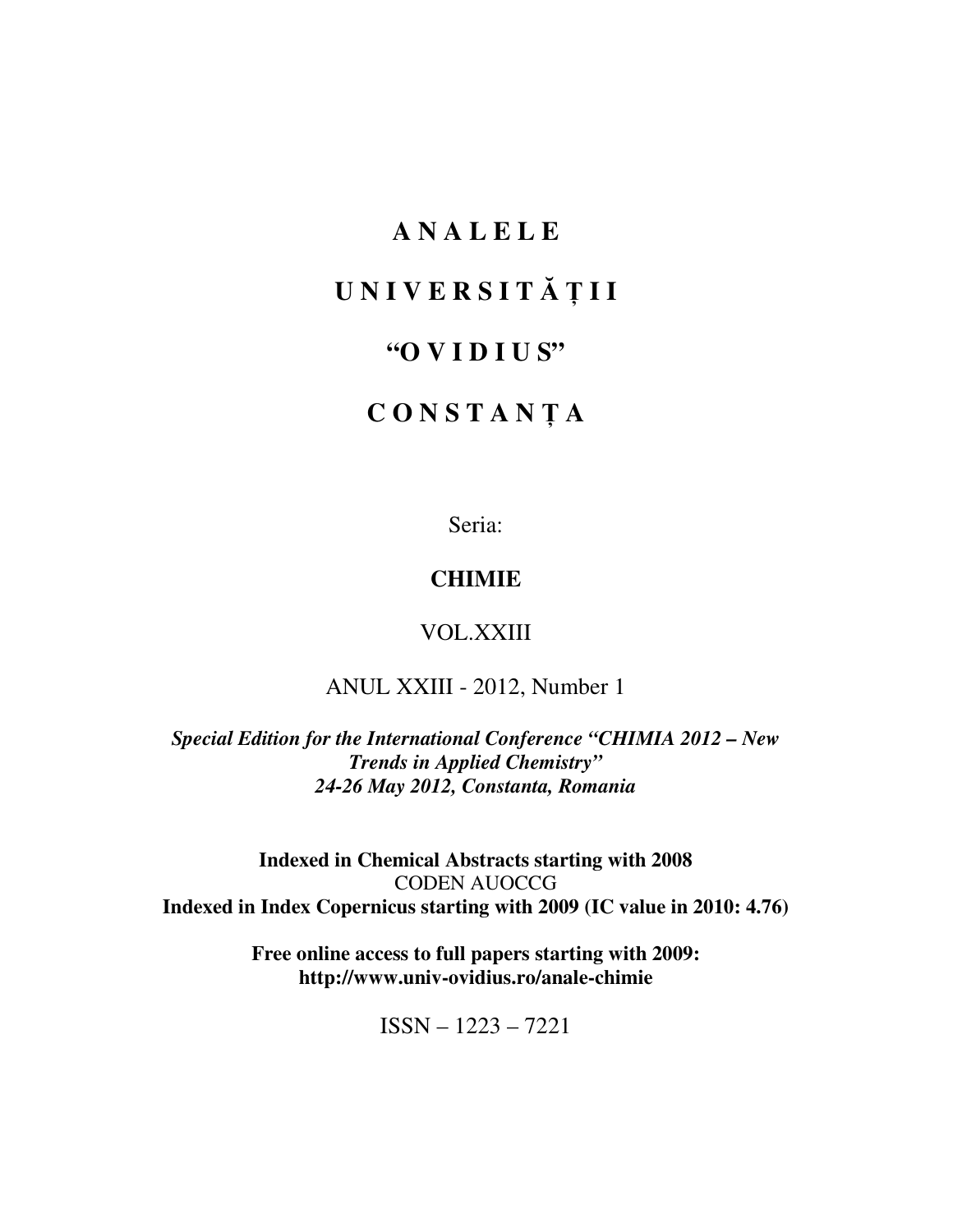# **ANALELE UNIVERSIT**ĂŢ**II "OVIDIUS "CONSTAN**Ţ**A Seria CHIMIE "OVIDIUS" UNIVERSITY ANNALS OF CHEMISTRY**

#### **AIMS AND SCOPE**

Revista "Analele Universităţii Ovidius" Constanţa seria Chimie este o revistă bianuală cu referenţi care publică lucrări originale conţinând rezultate nepublicate în alte reviste. Lucrările trebuie prezentate în limba engleză.

"Ovidius University Annals of Chemistry" appears in two issues per year and publish reviewed original unpublished papers in all branches of fundamental and applied chemistry: inorganic, organic, analytical, food, biochemistry, physical chemistry, petroleum technology, chemical process engineering, environmental protection technologies, education in chemistry and environment protection.

## **EDITOR IN CHIEF**

#### **Elisabeta CHIRIL**Ă

Mail address: "Ovidius" University, Faculty of Physics, Chemistry and Petroleum Technology, Department of Chemistry, 124, Mamaia Blvd., 900527 RO Constanţa, Romania; e-mail: echirila@ univ-ovidius.ro; echirila@yahoo.com.

#### **ASSOCIATE EDITOR**

**Gabriela STANCIU,** e-mail: gstanciu@univ-ovidius.ro.

#### **EDITOR ASSISTANT**

**Simona LUPSOR** e-mail: sgutaga@univ-ovidius.ro.

#### **EDITORIAL ADVISORY BOARD**

ANDRUH Marius, University of Bucharest, RO (Inorganic Chemistry);

BARBOSA TORRALBO Jose, University of Barcelona, ES (Analytical Chemistry) BIRGHILA Semaghiul, "Ovidius" University of

Constanţa, RO (Analytical and Food Chemistry).

CHIRILĂ Elisabeta, "Ovidius" University of Constanţa, RO (Analytical and Environmental Chemistry).

DOBRINAS Simona "Ovidius" University of Constanţa, RO (Analytical and Food Chemistry).

DRAGHICI Camelia Lucia, Transilvania University of Brasov, RO (Analytical Chemistry)

DUMBRAVA Anca,"Ovidius" University of Constanţa, RO (Inorganic Chemistry);

GIROTTI Stefano, University of Bologna, IT (Analytical and Environmental Chemistry);

KONCSAG Claudia Irina, University of Constanţa, RO (Chemical Technology);

#### **ORDERING INFORMATION**

Revista poate fi procurată prin schimb de publicații cu instituții similare din țară și străinătate; The journal may be obtained on exchange basis with similar Romanian or foreign institutions; **124, Mamaia Blvd, 900527 – RO Constantza, ROMANIA**

### © 2012 Ovidius University Press. All rights reserved. Printed in Romania

This journal and the individual contributions contained in it are protected under copyright by Ovidius University Press and the following terms and conditions apply to their use:

Single photocopies of single articles may be made for personal use as allowed by national copyright laws. Permission of the Publisher and payment of a fee is required for all other photocopying, including multiple or systematic copying. Permissions may sought directly from Ovidius University Press, 124 Mamaia Blvd, 900527 RO Constanta, Romania

RO (Physical Chemistry); NICOLAU Anca, Dunarea de Jos University of Galati, RO (Food Safety); NITA Irina "Ovidius" University of Constanţa, RO (Physical Chemistry); POPOVICI (CARAZEANU) Ionela"Ovidius" University of Constanţa, RO (Inorganic Chemistry); ROŞCA Sorin "Politehnica" University of Bucharest, RO (Organic Chemistry); SCHOONMAN Joop, Delft University of Technology,

POPESCU Viorica, "Ovidius" University of Constanţa,

NL (Inorganic Chemistry);

STANCIU Gabriela "Ovidius" University of Constanța, RO (Organic Chemistry);

UNGUREANU Eleonora Mihaela, "Politehnica" University of Bucharest, RO (Physical Chemistry);